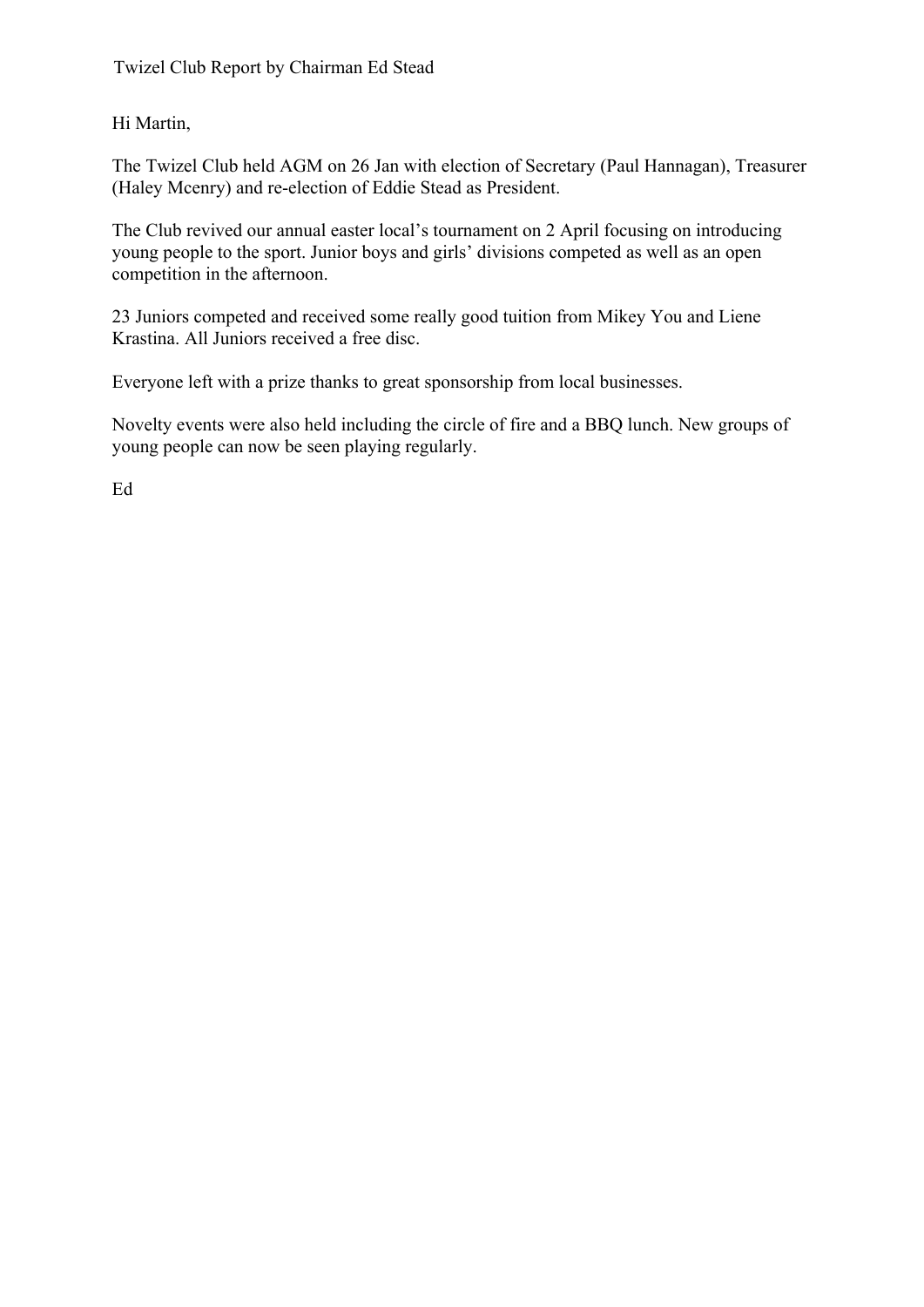Hi Martin,

Club incorporated 02 October 2021.

Looking after 18 Tee pads, 18 Helix baskets and various signage in Ivon Wilson Park Te Anau.

Currently in the midst of pushing 9 baskets out into schools and smaller parks in the community.

Aiming to run two one day tournaments a year paying cash and spot prizes to locals and players from the southern region.

Club rounds on Sundays - ace kitty and bag tags.

Cheers, GC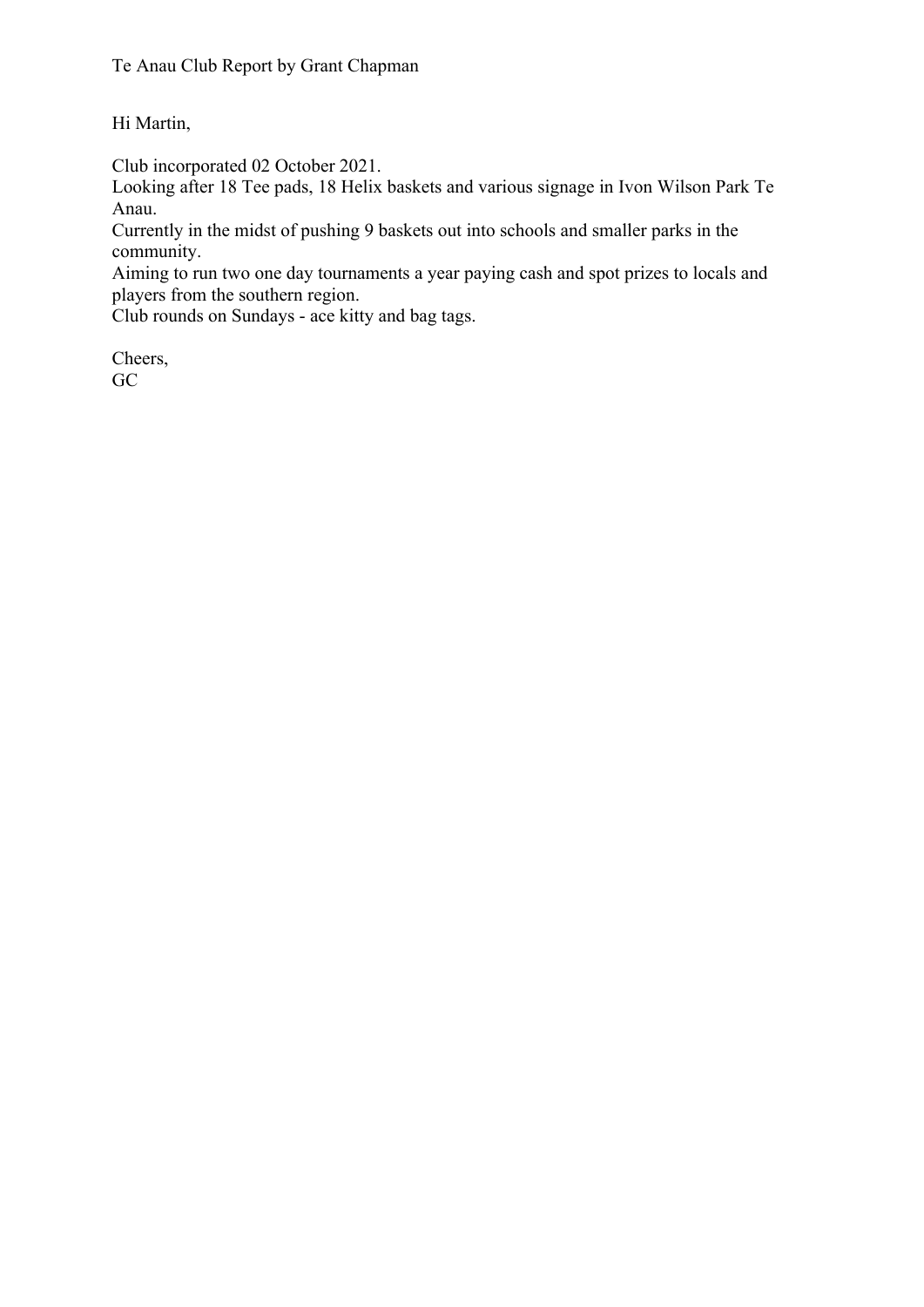Disc Golf Dunedin Report

Just like the rest of the disc golf community, the last year has been a big one for Disc Golf Dunedin!

At the end of last year, we started two new events. Firstly, we ran a ladies' night for several weeks, which introduced many new women to our amazing game. Some have gone on to become regular social round attendees. With its positive response, we expect to run this again in the future.

Secondly, we ran our first league at the end of 2020. This was a huge success with dozens of people playing and being introduced to the competitive side of our sport. We have just finished our second league during Autumn. We had 43 different people play, with over half of them playing very consistently. League allows us to have more members get involved with the club when they can't make it to Sunday social rounds. We plan to start up the next one after winter.

In January we ran The Hyzlander, an NZDG 2021 tour major. This was our biggest and best version of it so far. 119 people entered making it the biggest tournament in New Zealand history. It accomplished being a true disc golf celebration, financial success, and a daunting battle with the course for all competitors.

We have just received approval for and put in a ten-hole object course at Brockville as a trial. Many locals are already loving using the course. We are currently working on a funding application to hopefully make it a permanent, basketed course before summer.

Many of our members are loving getting away to tournaments. We recently had 19 members at the Lords of Lismore in Wanaka, making up one-fifth of the field. We are particularly proud of Sue Brown and Tom MacKay who won national titles in Paradise earlier this year.

We have just finished up the end of our membership year. We approximately doubled our members to 43 from the previous year! With so many eager, helpful members we are making great progress in growing our sport. Time to keep that momentum rolling.

Here's to another amazing year of disc golf!

Andrew Fleming Disc Golf Dunedin Chairperson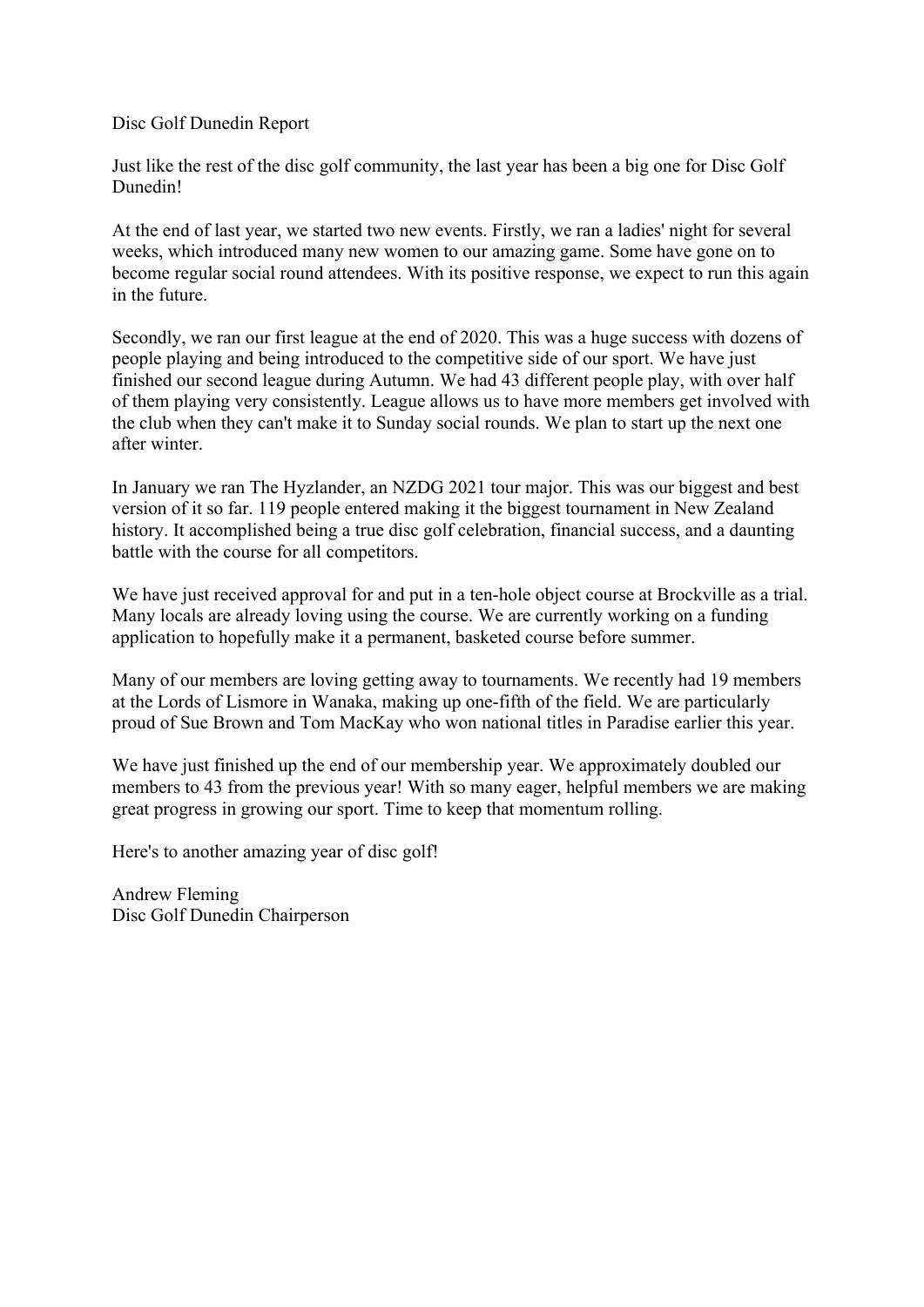# **CHRISTCHURCH AND CANTERBURY REPORT FOR THE YEAR TO MAY 2021 (for NZDG)**

## **CHRISTCHURCH DISC GOLF CLUB**

2020 was an eventful and successful year for the Club.

## **Covid-19**

Covid-19 and associated measures brought both good and bad news for the Club, but the good outweighed the bad. Membership renewal was disrupted, since it occurred during lockdown. Our Annual General Meeting was held by video-conference (Zoom). Two Members of our General Committee lost their jobs due to the pandemic, but I am pleased to say have bounced back and found employment.

Following the end of lockdown in May 2020, growth in player numbers accelerated significantly, a trend which has been seen in other parts of the world. Perhaps it is due to the perceived higher hygiene of disc golf, compared to contact sports.

## **Player Growth**

For a second year running, the Club invested significant resources in growing the game at the Jellie Park course, our first course (2015) and main base. Every Sunday we provide a gazebo, table and chairs, practice baskets, free training, disc sales and advice, so as to create a welcoming environment for new players.

In consequence, player numbers have continued to grow at a rapid rate. According to local residents, play begins at Jellie Park every day before dawn. We can have 400-500 people play the course on a busy weekend day. According to UDisc (data from October 2020), Jellie Park is the busiest course in Australia/New Zealand. This is consistent with the congestion seen on the course on busy weekend days and holidays.

According to the same data from UDisc, Queenspark, Christchurch's second course, is the 10th busiest course in Australia/New Zealand. The third basketted course in Christchurch, at Brooker Avenue (Red Zone), also became much busier (according to anecdotal reports).

We have perhaps 3,500 players in Christchurch. We estimate that player numbers may be growing at the rate of 6 new players a day in Christchurch. If sustained, this would mean 2,000 or more new players a year. This may be expected to grow further with the provision of more courses (see below).

#### **Private Courses in Christchurch**

Christchurch now has 2 private courses, one at a holiday park, and one at an industrial business park (the course was put in by the owners to improve the work/life balance of their client's employees).

As the game continues to gain in popularity, the number of private courses can be expected to grow further.

## **Disciplinary Case**

In the period July to October 2020, the Club had to devote significant time and resources to an unexpected Membership disciplinary case. With the help of Members, the case was seen through to a satisfactory conclusion.

#### **General Committee Resources**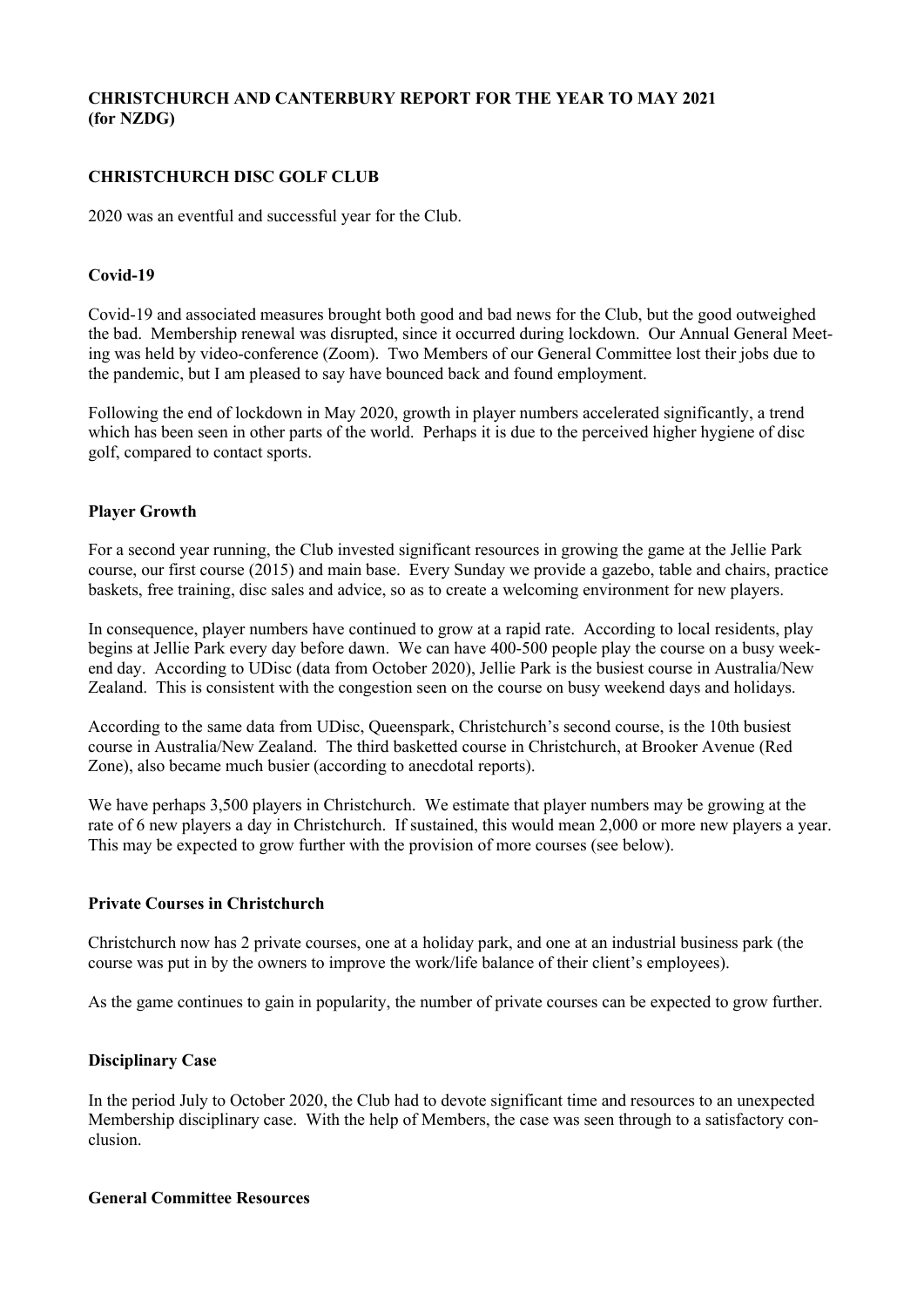We are a voluntary membership club, and as such are dependent on the time and energy of Members, and especially Members of the General Committee. The Club's resources came under some strain during the year, notably through job losses (see above), handling a time-consuming disciplinary case (see above), and an unforeseen physical injury to one of the General Committee (healing well). I am pleased to say that the Club and its General Committee overcame all these issues, showing a pleasing degree of resilience.

## **Charitable Status**

In November 2020, the Club was granted the status of registered charity. This was made possible because the Club was explicitly founded for the benefit of the community.

I would like to thank all Members and General Committee Members for their help in making this happen.

## **Course Approvals**

In 2019, the Christchurch City Council approved a Club course in Ascot/QEII Park, as part of the strategic plan for the park. The course is currently operational using temporary tees and object targets.

In December 2020, the Council granted the Club permission to install courses in 4 more public parks in Christchurch, namely:

- Warren Park (Hornby)
- Cypress Garden Reserve (Bromley)
- Broomfield Common (Broomfield)
- Nunweek Park (Harewood)

These courses will bring disc golf to parts of the city where there are currently no courses, and (it is hoped) will relieve pressure on Jellie Park. Priorities are very much in line with our Club's Strategic Plan for new courses (February 2019).

## **Fundraising**

Following the recent granting of charitable status, and the recent approval by the Christchurch City Council for the installation of 4 new courses, the Club is now actively fundraising for permanent baskets and tees for 5 courses (the 4 new courses plus Ascot/QEII).

## **Courses in Canterbury Outside of Christchurch**

During the year, the Club was involved in looking at, and supporting, 3 initiatives for new courses in Canterbury towns outside of Christchurch (the remit of our Club is Canterbury-wide). Typically, such initiatives come from local disc golf champions and/or District Councils.

## **Course Maintenance**

With the ever-increasing usage of the Jellie Park course, the Club has become more involved in maintaining the course. Baskets and tees were recently moved, and regular course maintenance has been carried out. This work will increase in intensity over coming months.

**Club League**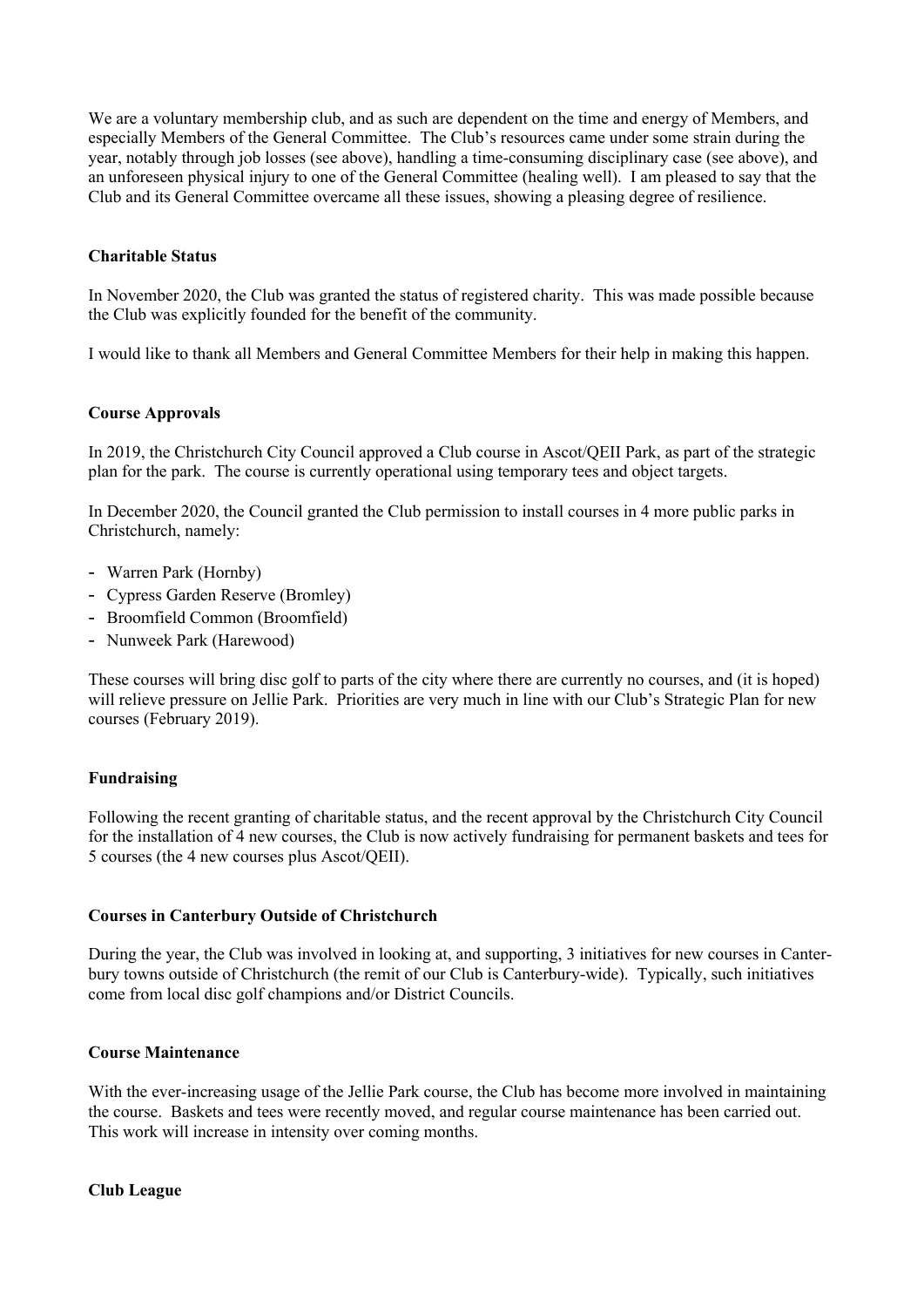We have a highly successful and ever-growing league for Christchurch players, led and managed by one of our keen Members (for which my hearty thanks).

# **CANTERBURY (EX-CHRISTCHURCH)**

There are now courses in Twizel, Tekapo (2), Timaru (2), Temuka and Waimate. These numbers can be expected to grow steadily.

## **LONG TERM PLANS**

Our Club's strategic plan 2019-2033 envisages 4% of the Canterbury population playing disc golf (say 41,000 active players if current population growth is sustained). In turn, this will mean somewhere between 50 and 100 courses in total (current: 13), of which about 20 will be in Christchurch. The precise number of courses in rural areas with lower population densities cannot be predicted with accuracy.

Paul Deacon Chairman, Christchurch Disc Golf Club Incorporated May 2021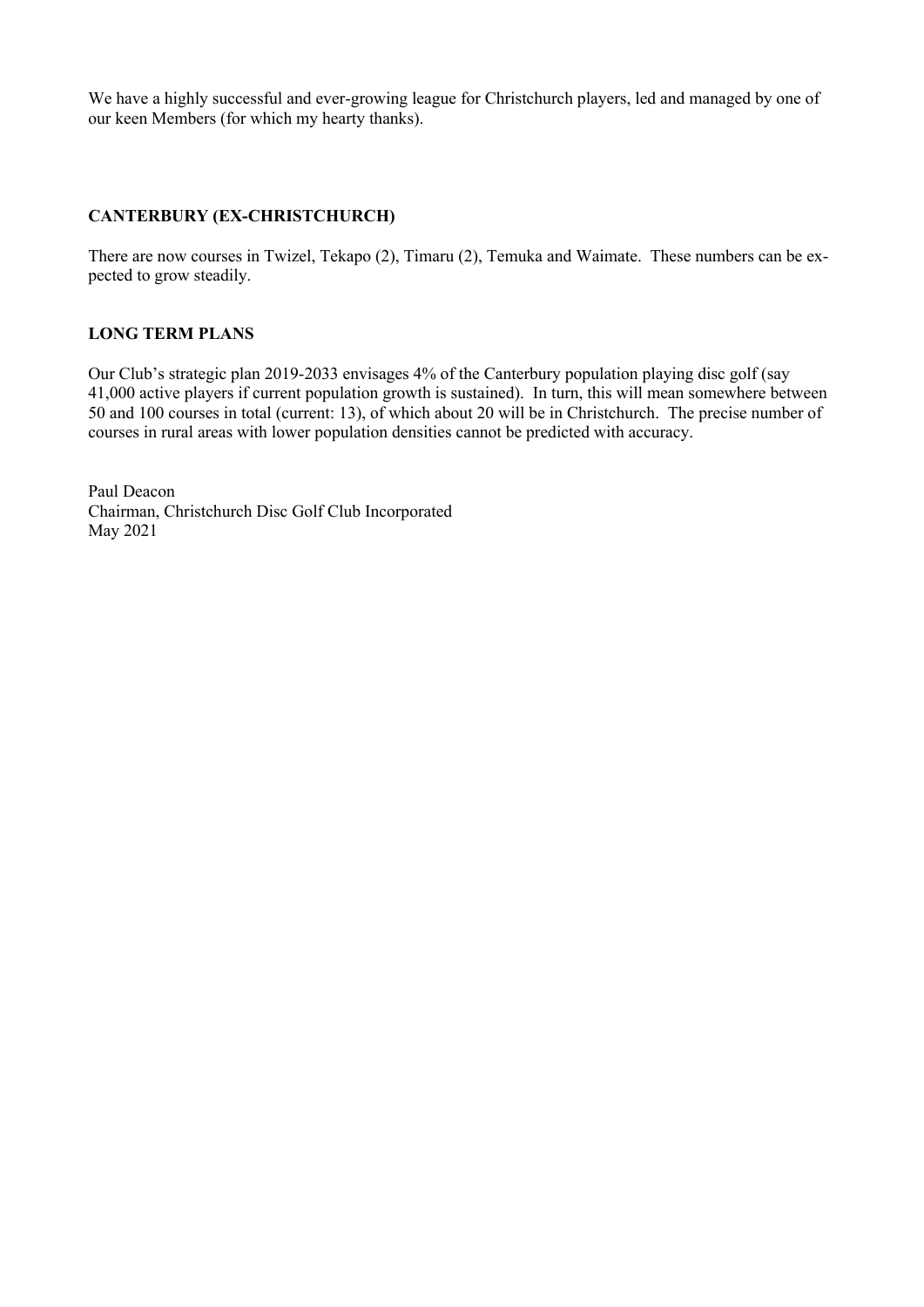**DISC GOLF WANAKA INC 4 Wexford Street Albert Town Wanaka 9305**



## **Disc Golf Wanaka report to NZDG AGM 18 May 2020**

Disc Golf Wanaka took on the huge commitment to run the NZDG National Champs again in 2021 and host NZ's second only A tier event, once again at the beautiful Paradise Trust property near Glenorchy. We are very proud of the event which at the time was the highest equal NZDG member event in the history of disc golf in NZ with 110 players. The new course layout proved challenging and the player feedback through PDGA was extremely positive. Thanks to Community Trust South for their generous funding contribution. Well done Martin Galley and Cooper Sollis (and everyone else that helped), another big tick for the club's event experience and expertise!

Just a few weeks later we ran the ever-popular Lords & Ladies of Lismore in April for 96 players. Including Eely Point in the event allows us to play more holes and accommodate more people, so we feel we are achieving the right balance of looking after current players, while still providing the opportunity for new players. Big congrats to our up and comer Ryan Cambridge with a fantastic third place overall finish coming in hot from the advanced division.

Twizel's Moonbase tournament had its sixth instalment in October and grew rapidly from 55 players in 2019 to 81 players in 2020. Again, we made the decision to include more holes to allow more players to get involved. We are confident this strategy is the right approach, and we will always look to expand courses so more people get to play in Disc Golf Wanaka's events. Based on the huge growth in player numbers in 2021 so far, we are looking at more options in Twizel to include more players. Watch this space!

Our awesome events would not be possible without the huge support of the DGW family, so we extend our heartfelt thanks to our super-crew for running such smooth and successful events that continue to go from strength to strength. Thanks guys, we love our wee gem of a club.



**The beautiful vistas at the 2021 Paradise Plates New Zealand Disc Golf National Championships funded by Community Trust South**